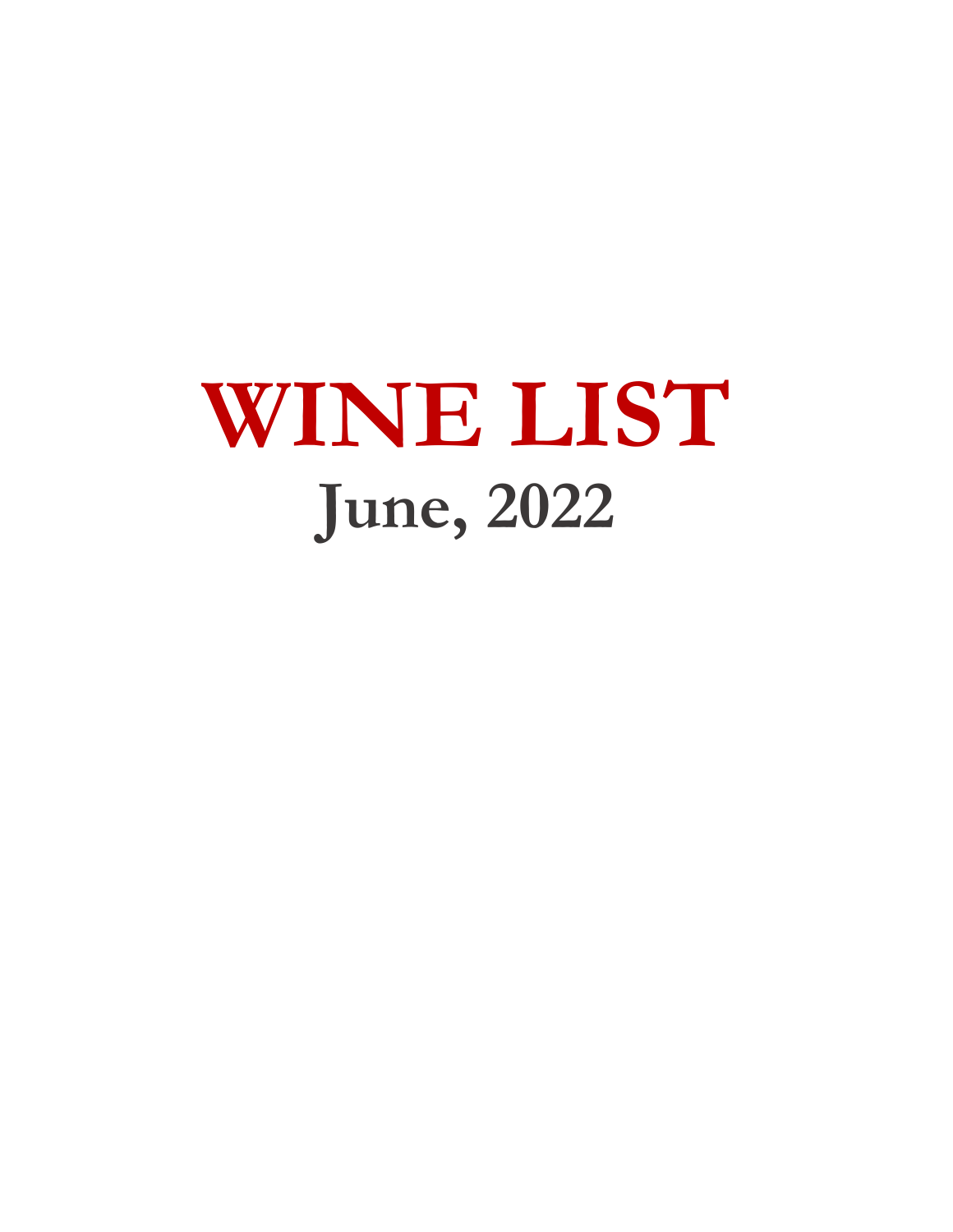# **FAMOUS CHAMPAGNE HOUSES**

| NV   | <b>Beau Joie</b>   Brut <i>Epernay</i>   Champagne, France                         |               | 132  |
|------|------------------------------------------------------------------------------------|---------------|------|
| NV   | <b>Beau Joie</b>   Rosé "Special Cuvée" <i>Epernay</i>   Champagne, France         |               | 156  |
| NV   | Billecart-Salmon   Rosé Mareuil-sur-Aÿ   Champagne, France                         |               | 179  |
| 2002 | Billecart-Salmon   Brut Mareuil-sur-Aÿ   Champagne, France                         |               | 390  |
| 2009 | Billecart-Salmon   Brut Mareuil-sur-Aÿ   Champagne, France                         |               | 240  |
| NV   | <b>Drappier</b>   Brut "Carte d'Or" Côte des Bar   Champagne, France               |               | 99   |
| NV   | Gratien   Rosé Epernay   Champagne, France                                         |               | 99   |
| NV   | Heidsieck   Brut "Blue Top" Reims   Champagne, France                              |               | 69   |
| NV   | Krug   Brut "Grande Cuvée: 169th Édition" Tours Sur Marne   Champagne, France      |               | 486  |
| 2004 | Krug   Brut Tours Sur Marne   Champagne, France                                    |               | 690  |
| NV   | Lallier   Brut "R.0146" Ay   Champagne, France                                     |               | 99   |
| NV   | <b>Lallier</b>   Brut Blanc de Blancs $A\ddot{y}$   Champagne, France              |               | 130  |
| 2012 | Brut "Millésimé Grand Cru" Aÿ   Champagne, France<br>Lallier $ $                   |               | 199  |
| NV   | Lallier   Brut "Grand Rosé" Ay   Champagne, France                                 |               | 125  |
| NV   | Lanson   Brut "Black Label" Reims   Champagne, France                              |               | 79   |
| NV   | Laurent Perrier   Rosé Tours Sur Marne   Champagne, France                         |               | 199  |
| 2008 | <b>Laurent Perrier</b><br>Brut "Millésimé" Tours Sur Marne   Champagne, France     |               | 282  |
| NV   | Legras & Haas<br>Brut Blanc de Blanc Chouilly   Champagne, France                  |               | 99   |
| NV   | Legras & Haas $ $<br>Rosé Chouilly   Champagne, France                             |               | 99   |
| NV   | Louis Roederer<br>Brut "Premier" Reims   Champagne, France                         | 1.5L (magnum) | 225  |
| NV   | Louis Roederer<br>Brut "Collection 242" Reims   Champagne, France                  |               | 99   |
| 2010 | Louis Roederer<br>Blanc de Blancs Reims   Champagne, Francee                       |               | 145  |
|      | 2014 Louis Roederer<br>Blanc de Blancs Reims   Champagne, Francee                  |               | 150  |
|      | 2014 Louis Roederer  <br>Brut Reims   Champagne, Francee                           |               | 138  |
| 2014 | <b>Louis Roederer</b><br>Rosé Reims   Champagne, France                            |               | 199  |
| 2013 | Louis Roederer   Brut "Cristal" Reims   Champagne, France                          |               | 495  |
| 2007 | Louis Roederer   Brut "Cristal" Reims<br>  Champagne, France                       |               | 695  |
| 2009 | Louis Roederer & Philippe Starck   Brut Nature Reims   Champagne, France           |               | 175  |
| 2012 | Louis Roederer & Philippe Starck   Brut Nature Blanc Reims   Champagne, France     |               | 145  |
|      | 2012 Louis Roederer & Philippe Starck   Brut Nature Rosé Reims   Champagne, France |               | 175  |
| NV   | Moet & Chandon   Rosé "Imperial" Epernay   Champagne, France                       |               | 99   |
| 2013 | Moet & Chandon   Rosé "Grand Vintage" Epernay   Champagne, France                  |               | 188  |
| 2010 | Moet & Chandon   Brut "Dom Perignon" Epernay   Champagne, France                   |               | 399  |
| NV   | Mumm   Rosé "Grand Cordon" Reims   Champagne, France                               |               | 75   |
| NV   | Pol Roger<br>Brut "Reserve" Epernay   Champagne, France                            |               | 169  |
| 2012 | Pol Roger<br>Brut "Winston Churchill" Epernay   Champagne, France                  |               | 1296 |
| 2012 | Pol Roger<br>Brut "Winston Churchill" Epernay<br>Champagne, France                 | 1.5L (magnum) | 648  |
| 2009 | Pol Roger<br>Brut "Winston Churchill" Epernay   Champagne, France                  | 1.5L (magnum) | 1296 |
| NV   | Brut Blanc de Blancs Reims   Champagne, Francee<br>Pommery                         |               | 99   |
| NV   | Rosé "Royal" Reims   Champagne, France<br>Pommery                                  |               | 99   |
| NV   | Ruinart<br>Brut Blanc de Blancs Reims   Champagne, France                          |               | 99   |
| NV   | Brut Rosé Reims   Champagne, France<br>Ruinart                                     |               | 99   |
| NV   | Taittinger   Brut "La Francais" Reims   Champagne, France                          |               | 65   |
| NV   | Veuve Clicquot   Brut "Yellow Label" Reims   Champagne, France                     |               | 85   |
| 2012 | Veuve Clicquot  <br>Brut "La Grande Dame" Reims   Champagne, France                |               | 399  |
| 2012 | Veuve Clicquot  <br>Brut Rosé Reims   Champagne, France                            |               | 175  |
| NV   | <b>Veuve Clicquot</b><br>Brut Rosé Reims<br>Champagne, France                      |               | 99   |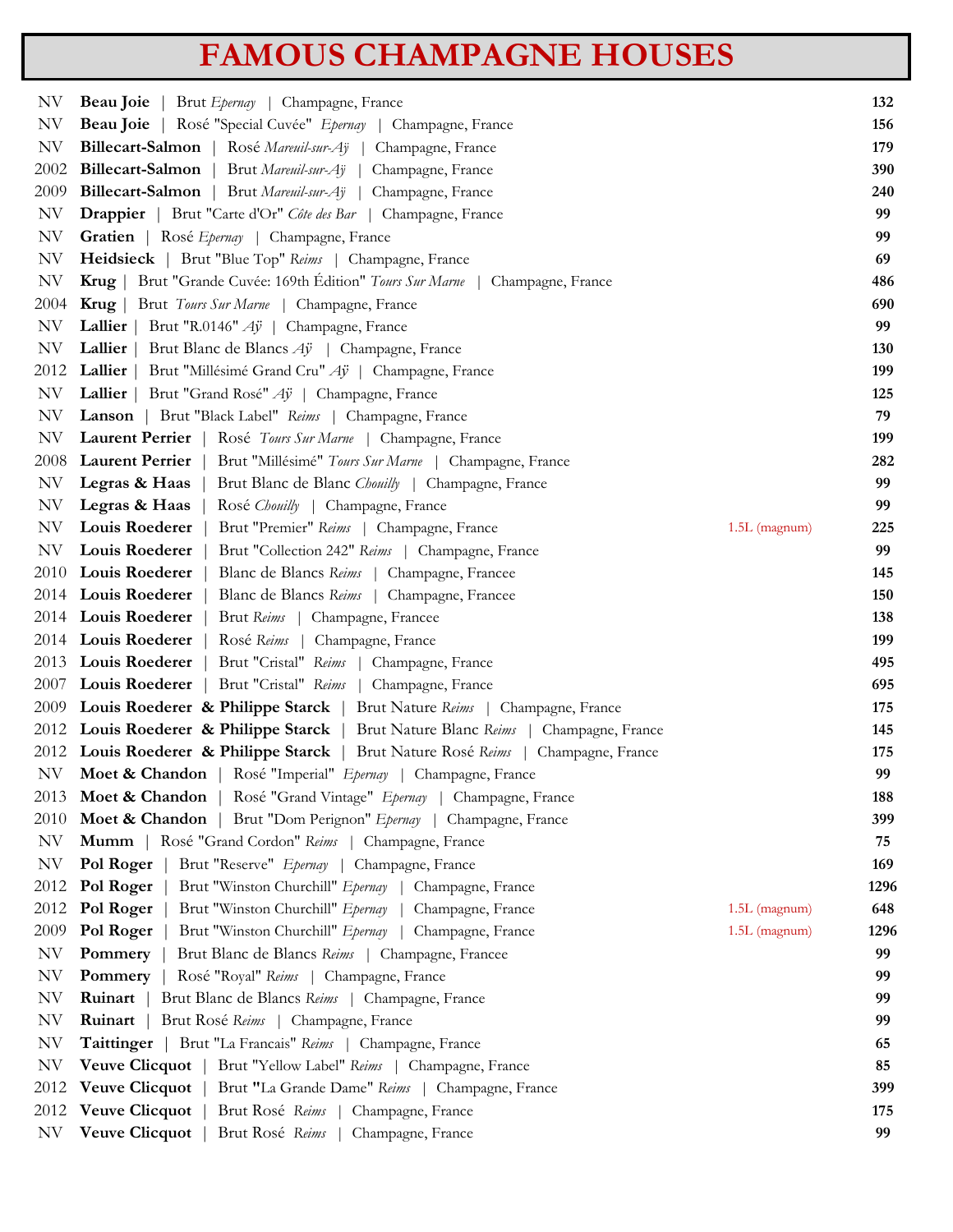#### **CALIFORNIA SPARKLING**

| 2017 Domaine Carneros   Brut Carneros   Napa Valley, California                          |                 | 55  |
|------------------------------------------------------------------------------------------|-----------------|-----|
| 2015 Gloria Ferrer   Rosé "Carneros Cuvee" Carneros   Napa Valley, California            |                 | 120 |
| 2015 Roederer Estate<br>Rosé Brut <i>Anderson Valley</i>   Mendocino County, California  | $1.5L$ (magnum) | 125 |
| Brut "L'Ermitage" Anderson Valley   Mendocino County, California<br>2015 Roederer Estate |                 | 99  |
| 2013 Roederer Estate<br>Brut "L'Ermitage" Anderson Valley   Mendocino County, California |                 | 99  |
| Brut "L'Ermitage" Anderson Valley   Mendocino County, California<br>2009 Roederer Estate |                 | 175 |
| Brut "L'Ermitage" Anderson Valley   Mendocino County, California<br>2004 Roederer Estate |                 | 185 |
| Brut "L'Ermitage" Anderson Valley   Mendocino County, California<br>2002 Roederer Estate |                 | 195 |
| NV Scharffenberger<br>Rosé   Mendocino County, California                                |                 | 55  |
|                                                                                          |                 |     |

#### **CREMANT, CAVA & PROSECCO**

| NV Laugner   Rosé Cremant d'Alsace   Alsace, France                | 47 |
|--------------------------------------------------------------------|----|
| NV Prosper   Rosé Cremant de Bourgogne   Burgundy, France          | 45 |
| NV <b>Trecini</b>   Prosecco (Tiffany Blue Bottle)   Veneto, Italy | 48 |
| NV <b>Poema</b>   Cava Metodo Tradicional   Catalonia, Spain       | 39 |

#### **Bertaud** | La Fêté du Rosé "Saint Tropez" | Provence, France **49 Black Stallion** | Rosé (of Syrah) | Napa Valley, California **59 Clos Marie** | Rosé (of Grenache) | Pic-St-Loup, France **48 Daou** | Rosé | Paso Robles, California **49 Daou** | Rosé | Paso Robles, California 1.5L (magnum) **98 Maccario** | Rosato (of Barbera) "Lavignone" | Piedmont, Italy **37 ROSÉ**

#### **GRIS/GRIGIO**

| 2020 Assiduous   Pinot Gris   Santa Cruz County, California                  | 42 |
|------------------------------------------------------------------------------|----|
| 2019 Deovlet   Pinot Grigio "Ramato" Edna Valley   Santa Barbara, California | 59 |
| 2019 Terlato   Pinot Grigio Colli Orientale   Friuli, Italy                  |    |

#### **SAUVIGNON BLANC**

| 2020 <b>Alphonse Mellot</b>   Sancerre "La Moussière"   Loire Valley, France             | 65. |
|------------------------------------------------------------------------------------------|-----|
| 2020 Cottat   Sancerre "Anciennes Vignes"   Loire Valley, France                         | 59  |
| 2019 DeLille   Sauvignon Blanc/Semillon "Chaleur Blanc"   Columbia Valley, Washington    | 52  |
| 2018 Illumination   Sauvignon Blanc   North Coast, California                            | 59  |
| 2020 Pelle   Menetou-Salon "Morogues"   Loire Valley, France                             | 47  |
| 2020 <b>Rochioli</b>   Estate Sauvignon Blanc Russian River Valley   Sonoma, California  | 99  |
| 2020 Peter Michael   Sauvignon Blanc "L'Après-Midi" Knight's Valley   Sonoma, California | 125 |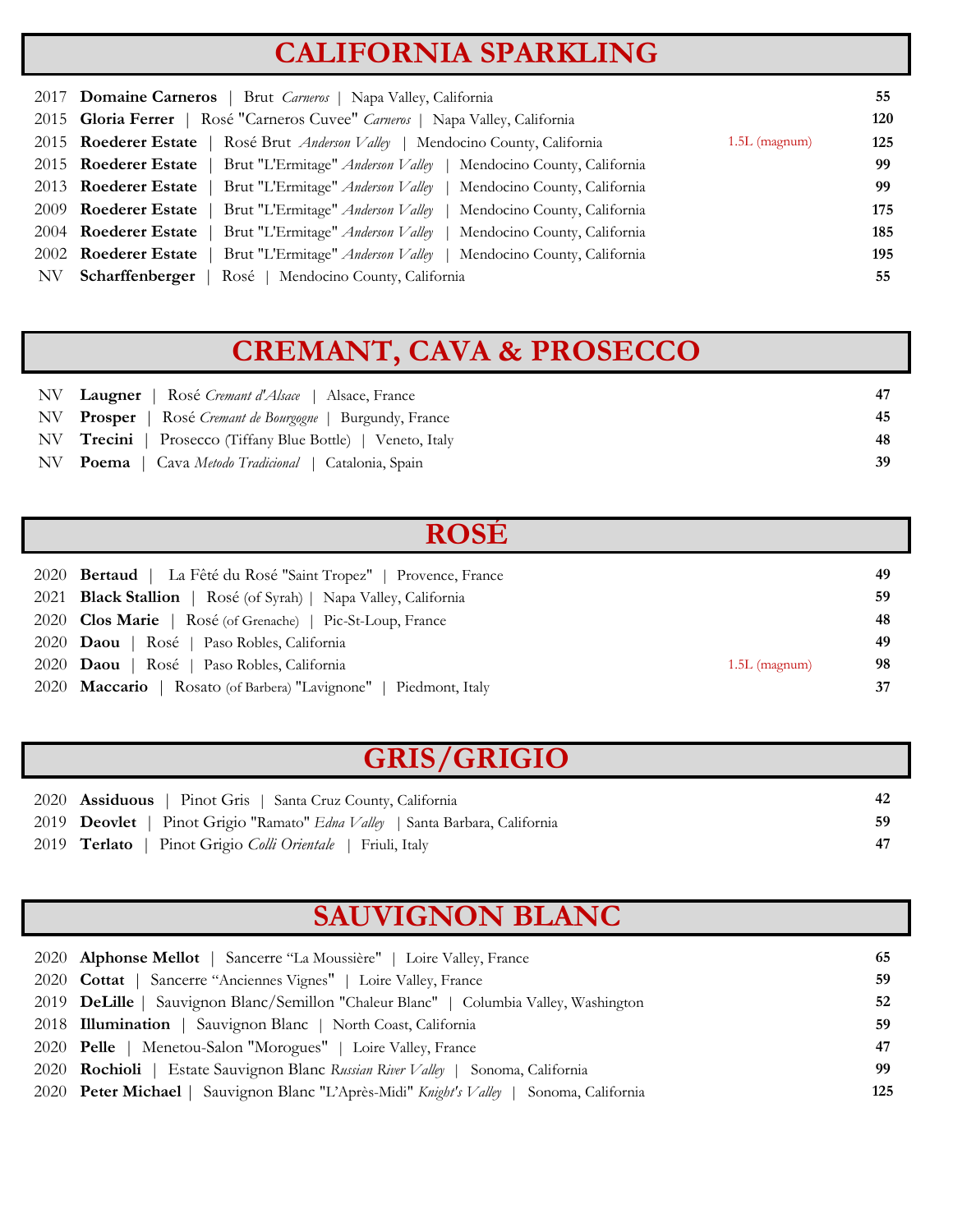#### **WHITE BURGUNDY**

| 2018 Billaud-Simon   Chablis "Les Vaillons" 1er Cru   Burgundy, France      | 99  |
|-----------------------------------------------------------------------------|-----|
| 2017 Billaud-Simon   Chablis "Les Vaillons" 1er Cru   Burgundy, France      | 82  |
| 2018 <b>Moreau</b>   Chablis "Les Clos" <i>Grand Cru</i>   Burgundy, France | 199 |
| 2019 Vocoret   Chablis "Vaillon" 1er Cru   Burgundy, France                 | 99  |
| 2020 Lafon (by Heritiers du Comte)   Macon-Villages   Burgundy, France      | 49  |
| 2019 Maillet   Macon Verze "Le Chemin Blanc"   Burgundy, France             | 75  |
| 2019 Millot   Bourgogne Chardonnay   Burgundy, France                       | 50  |
| 2019 Chateau Meursault   Bourgogne "Clos de Chateau"   Burgundy, France     | 97  |
| 2018 De La Cree   Montagny "Les Tourelles De La Cree"   Burgundy, France    | 57  |
| 2017 Chateau Fuisse   Pouilly Fuisse "Les Brules"   Burgundy, France        | 120 |
| 2019 Saumaize   Pouilly Fuisse "Vignes Blanches"   Burgundy, France         | 79  |
| 2019 Dujac   Morey-St-Denis Blanc "Luisants" 1er Cru   Burgundy, France     | 399 |
| 2016 Faiveley   Puligny-Montrachet "La Garenne" 1er Cru   Burgundy, France  | 299 |
|                                                                             |     |

#### **~featured winery~**

# **OLIVIER LEFLAIVE: World's Finest Chardonnay**

| 2017 Leflaive   Bâtaard-Montrachet Grand Cru   Burgundy, France                    | 799        |
|------------------------------------------------------------------------------------|------------|
| Bâtard-Montrachet <i>Grand Cru</i> (Domaine)   Burgundy, France<br>$2018$ Leflaive | 649        |
| 2017 Leflaive   Meursault "Blagny Sous Dos Ane" 1er Cru   Burgundy, France         | 179        |
| 2016 Leflaive   Meursault "Blagny Sous Dos Ane" 1er Cru   Burgundy, France         | 199        |
| 2018 Leflaive   Puligny-Montrachet   Burgundy, France                              | 185        |
| 2018 Leflaive   Puligny-Montrachet "Les Folatieres" 1er Cru   Burgundy, France     | 299        |
| 2019 Niellon   Chassagne-Montrachet "Clos de la Maltroie"   Burgundy, France       | <b>299</b> |
| 2015 <b>Prieur</b>   Beaune "Clos de la Feguine" 1er Cru   Burgundy, France        | 219        |
| 2015 Prieur   Beaune "Greves" 1er Cru   Burgundy, France                           | 222        |
| 2017 Prieur   Meursault "Perrieres" 1er Cru   Burgundy, France                     | <b>399</b> |
| 2018 <b>Ramonet</b>   Chassagne-Montrachet "Morgeot" 1er Cru   Burgundy, France    | 399        |
|                                                                                    |            |

#### **AROMATIC & VIBRANT** (not oaky)

| 2019 Ca Lojera   Trebbiano Lugana   Friuli, Italy                            | 45  |
|------------------------------------------------------------------------------|-----|
| 2020 <b>Cusumano</b>   Grillo "Shamaris"   Sicily, Italy                     | 46  |
| 2020 <b>COS</b>   Grecanico "Pithos"   Sicily, Italy                         | 70  |
| 2020 <b>Gaja</b>   Ca' Marcanda "Vistamare" <i>Bolgheri</i>   Tuscany, Italy | -89 |
| 2018 <b>Huard</b>   Cour-Cheverny "Romo"   Loire Valley, France              | 46  |
| 2020 Idda (by Gaja)   Carricante "Sicilia Bianco"   Mount Etna, Italy        | 85  |

# **~featured winery~ SOALHEIRO: Seafood's Perfect Pairing**

#### **(5x winner - Wine & Spirits Top 100 Wineries In The World)**

| 2020 Soalheiro   Alvarinho   Vinho Verde, Portugal                    | 48  |
|-----------------------------------------------------------------------|-----|
| 2020 Soalheiro   Alvarinho "Granit"   Vinho Verde, Portugal           | 50  |
| 2019 Soalheiro   Alvarinho "Primeiras Vinhas"   Vinho Verde, Portugal | -60 |
| 2019 Terredora   Falanghina "Corte di Giso" Irpinia   Campania, Italy | 42  |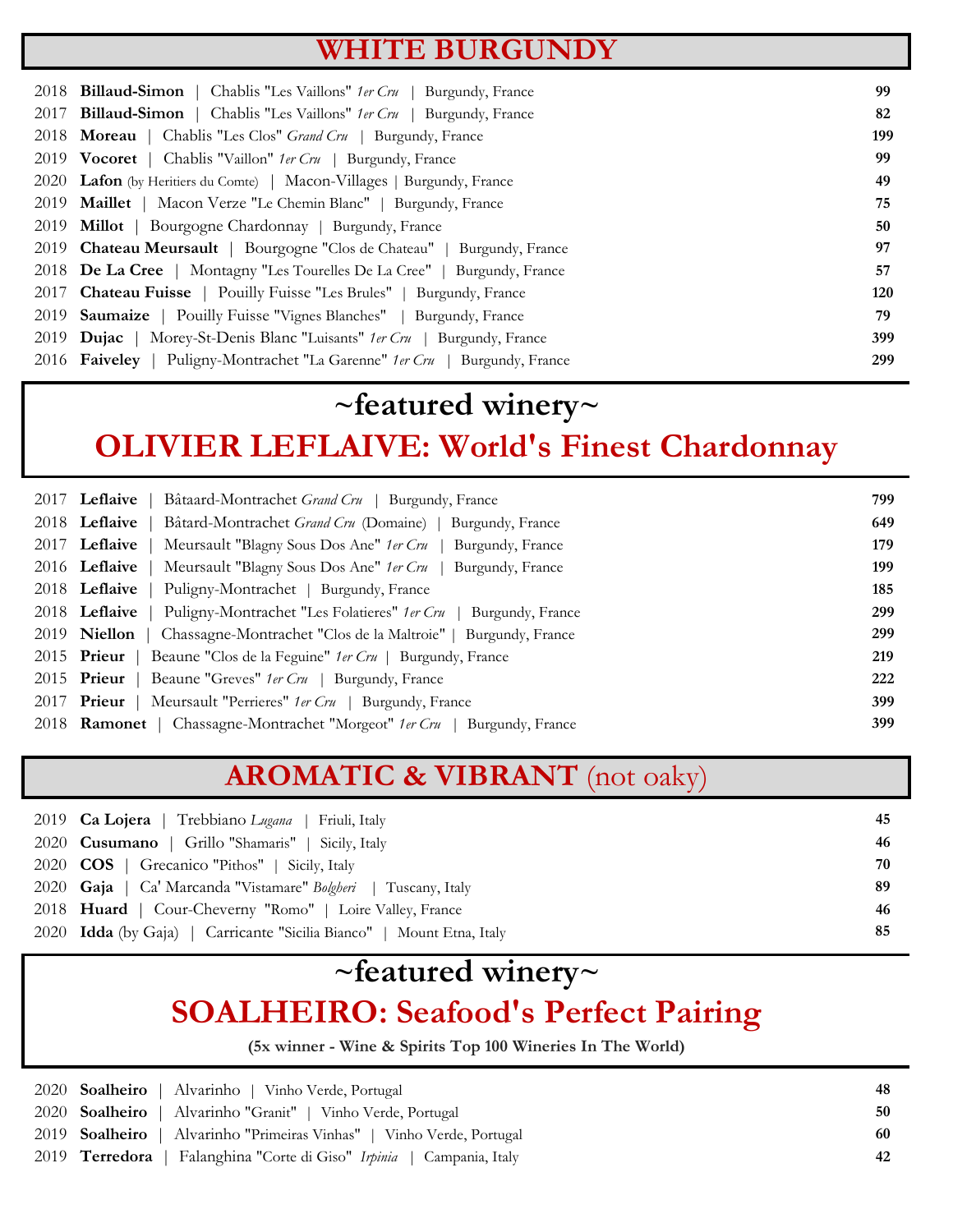#### **CHARDONNAY**

| 2017 Ann Albert   Chardonnay "Zotovich Vineyard" Santa Rita Hills   Santa Barbara, California | 59  |
|-----------------------------------------------------------------------------------------------|-----|
| 2020 Assiduous   Chardonnay "Regan Vineyard"   Santa Cruz Mountains, California               | 49  |
| 2019 Deovlet   Chardonnay "Sanford & Benedict" Santa Rita Hills   Santa Barbara, California   | 79. |
| 2014 Donelan   Chardonnay "Nancie"   Sonoma Valley, California                                | 59  |
| 2019 Flowers   Chardonnay Sonoma Coast   Sonoma, California                                   | 77  |
| 2014 Hanzell   Estate Chardonnay   Sonoma Valley, California                                  | 99  |

## **~featured winery~**

## **KISTLER - Chardonnay's Coastal Heaven**

| 2019 <b>Jordan</b>   Chardonnay Russian River Valley   Sonoma, California                    | 69  |
|----------------------------------------------------------------------------------------------|-----|
| 2020 Kistler   Chardonnay "Les Noisetiers" Russian River Valley   Sonoma, California         | 120 |
| 2019 <b>Kistler</b>   Chardonnay "Les Noisetiers" Russian River Valley   Sonoma, California  | 120 |
| 375ml (half bottle)<br>2019 Kistler   Chardonnay "Les Noisetiers"   Sonoma Coast, California | 60  |
| 2019 Kongsgaard   Chardonnay   Napa Valley, California                                       | 199 |
| 2019 Liquid Farm   Chardonnay "White Hills" Santa Rita Hills   Santa Barbara, California     | 79  |
| 2013 Pahlmeyer   Chardonnay   Napa Valley, California                                        | 165 |
| 2017 <b>Rochioli</b>   Chardonnay Russian River Valley   Sonoma County, California           | 125 |
| 2019 Rombauer   Chardonnay   Napa Valley, California                                         | 75  |
| 2019 <b>Shafer</b>   Chardonnay "Red Shoulder Ranch"   Napa Valley, California               | 99  |

#### **VIOGNIER, MARSANNE & ROUSSANNE**

## **~featured winery~**

## **THE PRISONER: Epitome of Fruit**

| 2017 Chapoutier   Crozes-Hermitage Blanc "Petite Ruche"   Rhone Valley, France     | 49  |
|------------------------------------------------------------------------------------|-----|
| 2013 Prisoner   White Blend "Blindfold"   California                               | 69  |
| 2018 Vieux Telegraphe   Chateauneuf-du-Pape Blanc "La Crau"   Rhone Valley, France | 125 |

#### **SWEET WHITES**

| 2020 Solilu   Moscato d'Asti   Piedmont, Italy                           | 49 |
|--------------------------------------------------------------------------|----|
| 2012 <b>Conundrum</b>   White Blend   California<br>3.0 liter (Jeroboam) | 65 |
| 2018 Marc Tempé   Pinot Blanc "Zellenberg Vineyard"   Alsace, France     | 60 |
| 2018 Marc Tempé   Riesling "Zellenberg Vineyard"   Alsace, France        | 65 |
| 2019 Dr. Loosen   Riesling "Sonnenuhr" Spatlese   Mosel, Germany         | 65 |
| 2013 Schlumberger   Riesling "Saering" Grand Cru   Alsace, France        | 66 |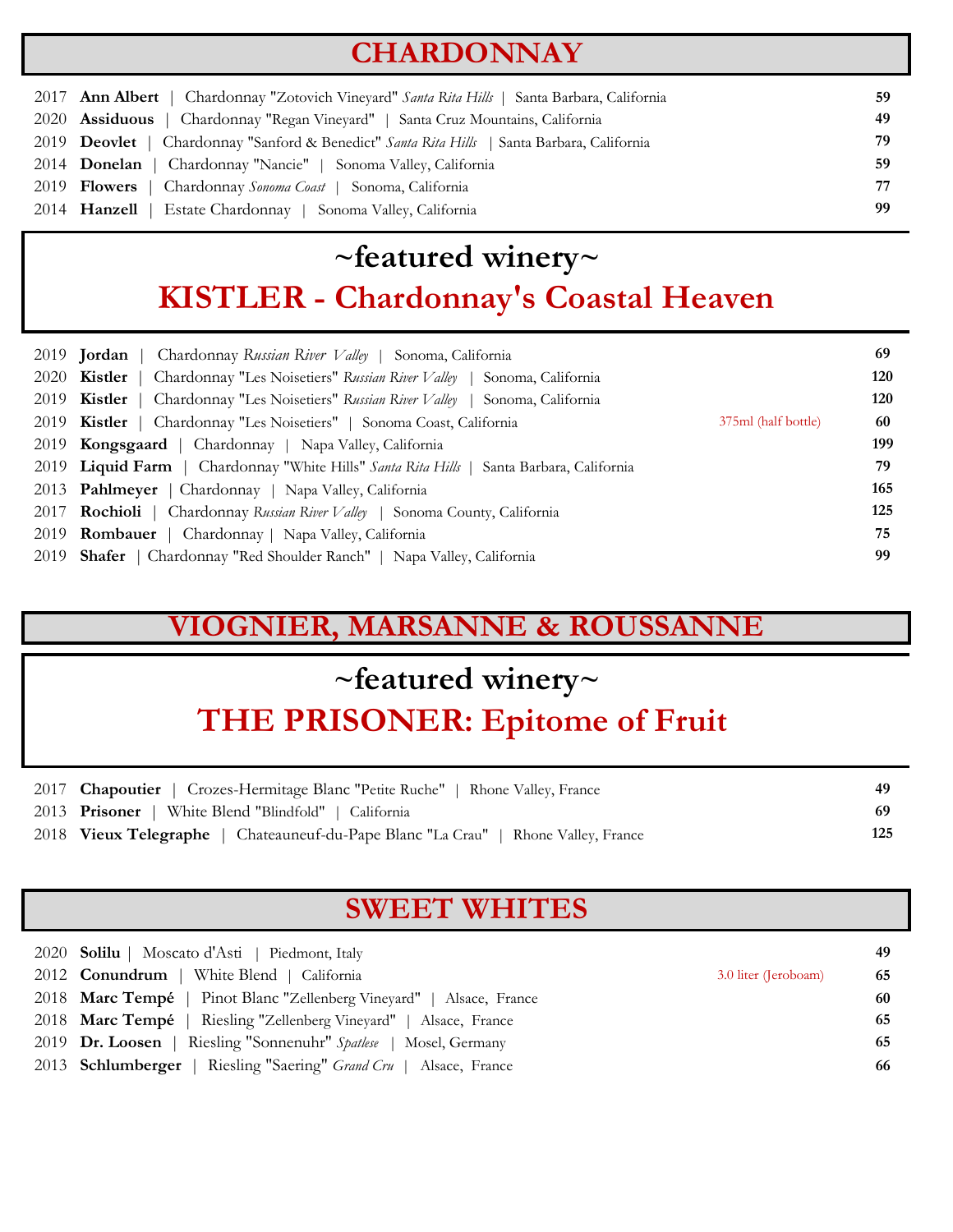## **PINOT NOIR**

| 2018 Ancien   Pinot Noir   Carneros, California                                            |                 | 65  |
|--------------------------------------------------------------------------------------------|-----------------|-----|
| 2009 Archery Summit   Estate Pinot Noir "Premier Cuvee"  <br>Willamette Valley, Oregon     | $1.5L$ (magnum) | 240 |
| 2014 Artesa   Pinot Noir   Carneros, California                                            | $1.5L$ (magnum) | 48  |
| 2020 Assiduous   Pinot Noir "Volkmann Vineyard"   Santa Cruz Mountains, California         |                 | 60  |
| 2017 Belle Glos   Pinot Noir "Clark & Telephone Vineyard"   Santa Maria Valley, California | $1.5L$ (magnum) | 150 |

# **~featured winery~ DEOVLET: Impeccable Balance**

|      | 2019 Deovlet   Pinot Noir   Santa Barbara County, California                                             | 79  |
|------|----------------------------------------------------------------------------------------------------------|-----|
| 2019 | <b>Deovlet</b>   Pinot Noir "La Encantada Vineyard" Santa Rita Hills   Santa Barbara County, California  | 115 |
| 2019 | Pinot Noir "Zotovich Vineyard" Santa Rita Hills   Santa Barbara County, California<br>Deovlet            | 99  |
| 2018 | Pinot Noir "Zotovich Vineyard" Santa Rita Hills   Santa Barbara County, California<br>Deovlet            | 99  |
| 2020 | Kistler<br>Pinot Noir Russian River Valley   Sonoma, California                                          | 135 |
| 2019 | Pinot Noir Russian River Valley   Sonoma, California<br>Kistler                                          | 140 |
| 2019 | Pinot Noir Sonoma Coast   Sonoma, California<br>Kistler                                                  | 135 |
| 2018 | Kistler<br>Pinot Noir Sonoma Coast   Sonoma, California                                                  | 140 |
| 2019 | Melville  <br>Pinot Noir Santa Rita Hills   Santa Barbara, California                                    | 57  |
| 2019 | Pinot Noir "Block M" Santa Rita Hills   Santa Barbara, California<br>Melville $\parallel$                | 99  |
| 2018 | <b>Mount Eden</b>   Estate Pinot Noir   Santa Cruz Mountians, California                                 | 125 |
| 2020 | <b>Occidental</b> (by Steve Kistler)   Pinot Noir "Freestone" Sonoma Coast   Sonoma, California          | 89  |
| 2020 | <b>Occidental</b> (by Steve Kistler)   Pinot Noir "Bodega Ridge" Sonoma Coast   Sonoma, California       | 225 |
| 2020 | <b>Occidental</b> (by Steve Kistler)   Pinot Noir "Occidental Station" Sonoma Coast   Sonoma, California | 225 |
| 2017 | <b>Rochioli</b>   Estate Pinot Noir Russian River Valley   Sonoma, California                            | 165 |
| 2019 | <b>Sanford</b>   Pinot Noir Santa Rita Hills   Santa Barbara, California                                 | 59  |
| 2016 | <b>Sea Smoke</b>   Estate Pinot Noir "Southing" Santa Rita Hills   Santa Barbara, California             | 275 |
| 2017 | <b>Sojourn</b>   Pinot Noir "Gap's Crown" Sonoma Coast   Sonoma, California                              | 115 |
|      | 2014 Whetstone   Pinot Noir "Walala Vineyard" Sonoma Coast   Sonoma, California                          | 95  |
|      |                                                                                                          |     |

## **SYRAH, GRENACHE & OTHERS**

| 2009 <b>Amapola Creek</b>   Syrah-Grenache "Cuvee Alis" (first vintage)   Sonoma Valley, California<br>farmed organically | 90  |
|---------------------------------------------------------------------------------------------------------------------------|-----|
| 2019 Arnot-Roberts   Syrah   Sonoma Coast, California                                                                     | 75  |
| 2019 Arnot-Roberts   Trousseau   North Coast, California                                                                  | 59  |
| 2012 Eberle   Syrah "Steinbeck Vineyard"   Paso Robles, California                                                        | 45  |
| 2017 Shafer   Syrah "Relentless"   Napa Valley, California                                                                | 165 |
| 2018 Torbreck   Shiraz "Woodcutter's"   Barossa Valley, Australia                                                         | 44  |
| 2013 Terlato & Chapoutier   Shiraz "Lieu-Dit Malakoff" Pyrenees   Victoria, Australia                                     | 75  |
| 2019 Turley   Petite Sirah "Hayne Vineyard"   Napa Valley, California                                                     | 150 |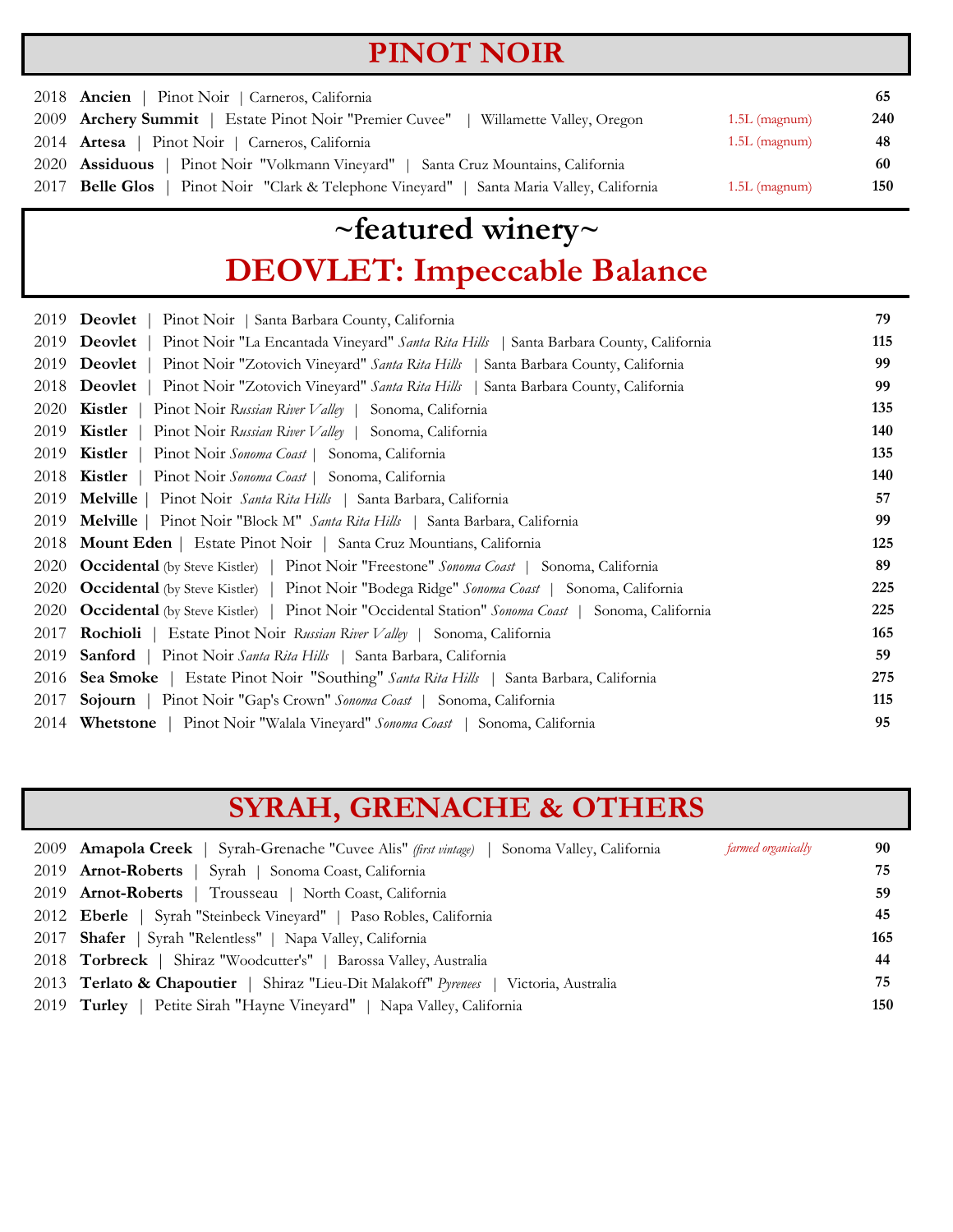### **PINOT NOIR** (BURGUNDY)

| 2016 Briailles   Corton Les Bressandes Grand Cru   Burgundy, France                 | 299 |
|-------------------------------------------------------------------------------------|-----|
| 2018 Chevillon   Nuits-St-Georges "Les Cailles" 1er Cru   Burgundy, France          | 399 |
| 2018 <b>Chevillon</b>   Nuits-St-Georges "Les Roncières" 1er Cru   Burgundy, France | 299 |
| 2018 Chevillon   Nuits-St-Georges "Les Vaucrains" 1er Cru   Burgundy, France        | 399 |

# **~featured winery~ FAIVELEY: Burgundy Legacy**

| 2017 | Chambertin-Clos de Bèze "Ouvrées Rodin" Grand Cru   Burgundy, France<br>Faiveley   | 1500 |
|------|------------------------------------------------------------------------------------|------|
| 2017 | Faiveley<br>Chambertin-Clos de Bèze Grand Cru   Burgundy, France                   | 599  |
| 2014 | Chambolle-Musigny "Charmes" 1er Cru   Burgundy, France<br>Faiveley                 | 275  |
| 2014 | Faiveley<br>Charmes-Chambertin Grand Cru   Burgundy, France                        | 399  |
| 2014 | Clos-St-Denis Grand Cru   Burgundy, France<br>Faiveley                             | 350  |
| 2018 | Echezeaux "En Orveaux" Grand Cru   Burgundy, France<br>Faiveley                    | 699  |
| 2018 | Gevrey-Chambertin "Combe Aux Moines" 1er Cru   Burgundy, France<br><b>Faiveley</b> | 199  |
| 2017 | Faiveley<br>Nuits-St-Georges "Les St Georges" 1er Cru   Burgundy, France           | 275  |
| 2016 | Nuits-St-Georges "Les St Georges" 1er Cru   Burgundy, France<br><b>Faiveley</b>    | 299  |
| 2017 | <b>La Tour</b>   Clos Vougeot <i>Grand Cru</i>   Burgundy, France                  | 599  |
| 2018 | <b>Lafon</b> (Domaine Comtes)   Beaune "Les Greves" 1er Cru   Burgundy, France     | 175  |
| 2010 | Lafon (Domaine Comtes)   Volnay "Santenots du Milieu" 1er Cru   Burgundy, France   | 499  |
| 2018 | <b>Lafon</b> (Dominique)   Volnay "Les Lurets" 1er Cru   Burgundy, France          | 275  |
| 2017 | <b>Lecheneaut</b>   Chambolle-Musigny   Burgundy, France                           | 199  |
| 2019 | Masse   Givry "Clos de la Brûlée" 1er Cru   Cote Chalonnaise, France               | 60   |
| 2018 | <b>Michel Gros</b>   Vosne-Romanée "Clos Reas" 1er Cru   Burgundy, France          | 299  |
| 2019 | Piron  <br>Beaujolias (Gamay) "Chenas Quarz"   Burgundy, France                    | 48   |
| 2015 | <b>Prieur</b>   Clos Vougeot Grand Cru   Burgundy, France                          | 583  |
| 2018 | Ramonet  <br>Pernand-Vergelesses "Les Belles Filles"   Burgundy, France            | 179  |
| 2017 | Chambertin Grand Cru   Burgundy, France<br>Rousseau<br>98 points Wine Spectator    | 4900 |
| 2017 | Charmes-Chambertin Grand Cru   Burgundy, France<br>Taupenot                        | 499  |
| 2018 | Gevrey-Chambertin   Burgundy, France<br>Taupenot $ $                               | 150  |
| 2018 | <b>Taupenot</b>   Gevrey-Chambertin "Bel Air" 1er Cru   Burgundy, France           | 299  |
|      | Sancerre Rouge "Moulin Bele"   Loire Valley, France<br>2018 <b>Vatan</b>           | 44   |
|      | 2016 Verdet   Nuits St Georges   Burgundy, France                                  | 199  |
|      |                                                                                    |      |

## **CABERNET FRANC**

# **~featured winery~ FRONTIER JUSTICE: From Napa's Top Vineyard**

| 2018 Beausejour   Chinon   Loire Valley, France                                                 |     |
|-------------------------------------------------------------------------------------------------|-----|
| 2016 Bel Air   Bourgueil "Grant Mont"   Loire Valley, France                                    | 99. |
| 2018 Frontier Justice   Cabernet Franc Beckstoffer-Dr. Crane Vineyard   Napa Valley, California | 475 |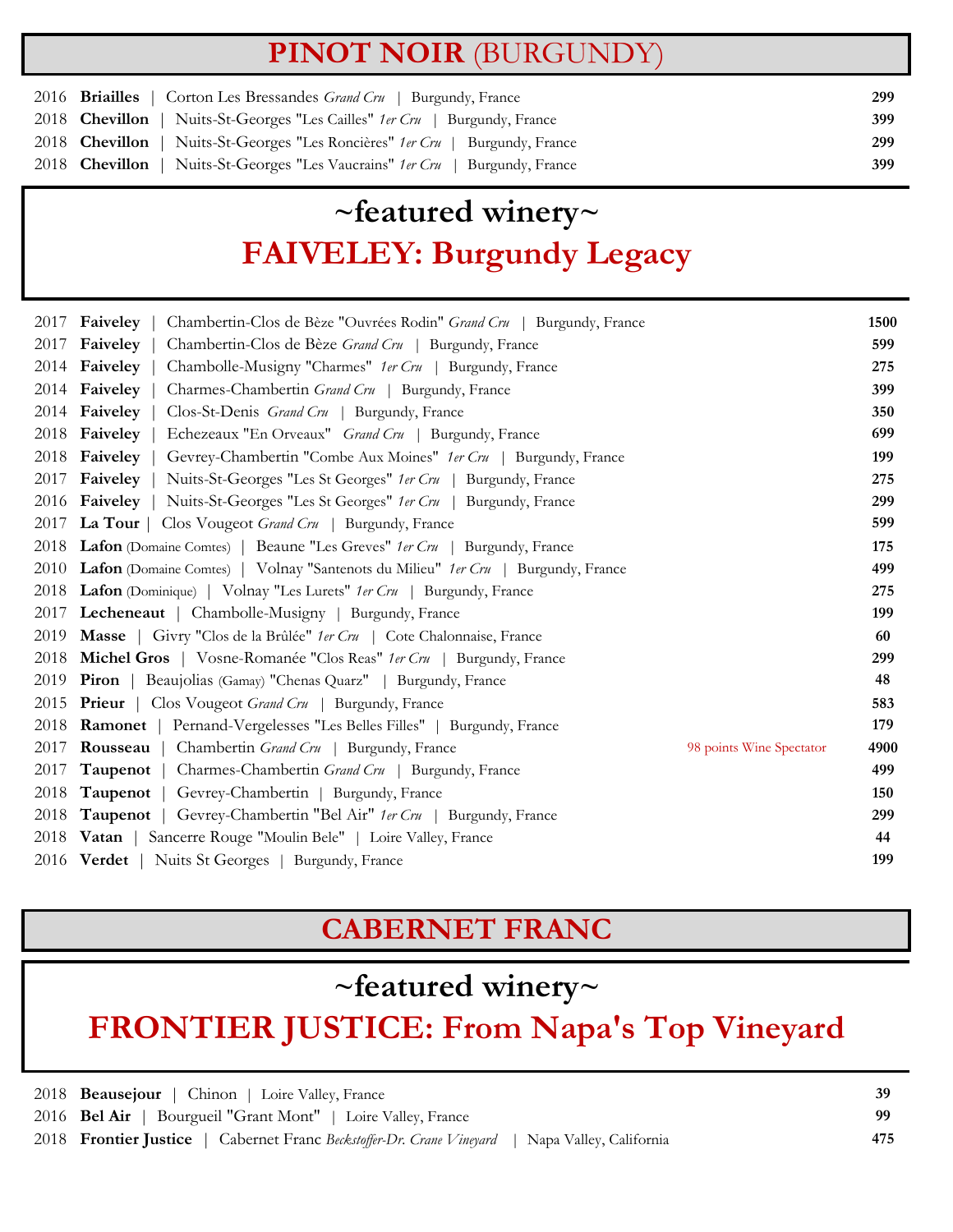## **CABERNET SAUVIGNON & BLENDS**

| 2010 | <b>Arrowood</b>   Cabernet   Sonoma County, California                                               | 1.5 liter (magnum)  | 198  |
|------|------------------------------------------------------------------------------------------------------|---------------------|------|
| 2018 | <b>Blackbird</b>   Bordeaux Blend "Arise"   Napa Valley, California                                  |                     | 75   |
| 2017 | <b>Brilliant Mistake</b> (winemaker Philippe Melka)   Cabernet   Napa Valley, California             |                     | 299  |
| 2018 | <b>Bulgheroni</b>   Cabernet "Lithology" Beckstoffer-Dr. Crane Vineyard   Napa Valley, California    |                     | 643  |
| 2019 | Cabernet   Napa Valley, California<br>Caymus                                                         |                     | 150  |
| 2019 | Cabernet "Special Selection"   Napa Valley, California<br>Caymus                                     |                     | 350  |
| 2018 | Chimney Rock   Estate Cabernet   Napa Valley, California                                             | 1.5 liter (magnum)  | 399  |
| 2008 | <b>Col Solare</b> (by Antinori & Chateau St Michelle)   Bordeaux Blend   Columbia Valley, Washington |                     | 99   |
| 2018 | <b>Colgin</b>   Estate Cabernet "Tychson Hill" St Helena   Napa Valley, California                   |                     | 1499 |
| 2018 | <b>Corison</b>   Cabernet <i>St Helena</i>   Napa Valley, California                                 |                     | 175  |
| 2018 | <b>Corison</b>   Cabernet St Helena   Napa Valley, California                                        | 375ml (half bottle) | 89   |
| 2015 | <b>Corison</b>   Cabernet <i>St Helena</i>   Napa Valley, California                                 |                     | 299  |
| 2009 | <b>Corison</b>   Cabernet   Napa Valley, California                                                  |                     | 399  |
| 2019 | Daou   Cabernet Reserve   Paso Robles, California                                                    |                     | 79   |
| 2018 | <b>Diamond Creek</b>   Cabernet "Gravelly Meadow"   Napa Valley, California                          | 375ml (half bottle) | 299  |
| 2018 | <b>Diamond Creek</b><br>Cabernet "Red Rock Terrace"   Napa Valley, California                        | 375ml (half bottle) | 299  |
| 2018 | <b>Diamond Creek</b><br>Cabernet "Volcanic Hill"   Napa Valley, California                           | 375ml (half bottle) | 299  |
| 2018 | Diamond Creek<br>Cabernet "Volcanic Hill"   Napa Valley, California                                  |                     | 599  |
| 2018 | <b>Diamond Creek</b><br>Cabernet "Volcanic Hill"   Napa Valley, California                           | 1.5 liter (magnum)  | 1199 |
|      | 2018 Diamond Creek<br>Cabernet "Three Vineyard Blend"   Napa Valley, California                      |                     | 750  |
|      |                                                                                                      |                     |      |

## **~featured winery~ DOMINUS ESTATE: 2021 #1 Wine Of The Year**

| 2018 | Bordeaux Blend "Christian Mouiex"  <br>Dominus<br>Napa Valley, California                 | #1 Wine of 2021 (WS)     | 899  |
|------|-------------------------------------------------------------------------------------------|--------------------------|------|
| 2018 | Dominus<br>Bordeaux Blend "Christian Mouiex"<br>Napa Valley, California (375 ml)          | #1 Wine of 2021 (WS)     | 499  |
| 2016 | Dominus<br>Bordeaux Blend "Christian Mouiex" (library release)<br>Napa Valley, California | 375ml (half bottle)      | 499  |
| 2015 | Dominus<br>Bordeaux Blend "Christian Mouiex" (library release)<br>Napa Valley, California | 100 points Robert Parker | 999  |
| 2014 | Dominus<br>Bordeaux Blend "Christian Mouiex" (library release)<br>Napa Valley, California | 375ml (half bottle)      | 349  |
| 2013 | Dominus<br>Bordeaux Blend "Christian Mouiex" (library release)<br>Napa Valley, California | 100 points Robert Parker | 1499 |
| 2012 | Dominus<br>Bordeaux Blend "Christian Mouiex" (library release)<br>Napa Valley, California | 98 points Robert Parker  | 699  |
| 2011 | Dominus<br>Bordeaux Blend "Christian Mouiex" (library release)<br>Napa Valley, California | 96 points Decanter       | 699  |
| 2010 | Dominus<br>Bordeaux Blend "Christian Mouiex" (library release)<br>Napa Valley, California | 100 points Robert Parker | 1199 |
| 2006 | Dominus<br>Bordeaux Blend "Christian Mouiex" (library release)<br>Napa Valley, California | 96 points Robert Parker  | 699  |
| 2007 | Dominus<br>Bordeaux Blend "Christian Mouiex" (library release)<br>Napa Valley, California | 1.5 liter (magnum)       | 999  |
| 2003 | Dominus<br>Bordeaux Blend "Christian Mouiex" (library release)<br>Napa Valley, California | 1.5 liter (magnum)       | 999  |
| 2018 | Dominus<br>Bordeaux Blend "Napanook" Yountville  <br>Napa Valley, California              | 1.5 liter (magnum)       | 350  |
| 2017 | Dominus<br>Bordeaux Blend "Napanook" Yountville  <br>Napa Valley, California              | 1.5 liter (magnum)       | 350  |
| 2018 | Faust<br>Cabernet "The Pact" Coombsville<br>Napa Valley, California                       | Top 100 Wine of 2021     | 199  |
| 2019 | Faust<br>Cabernet Oakville<br>Napa Valley, California                                     | 1.5 liter (magnum)       | 199  |
| 2016 | Groth<br>Cabernet Oakville<br>Napa Valley, California                                     |                          | 99   |
| 2014 | Groth<br>Cabernet Oakville<br>Napa Valley, California                                     |                          | 119  |
| 2015 | Cabernet Reserve Oakville<br>Groth<br>Napa Valley, California                             | 1.5 liter (magnum)       | 499  |
| 2014 | Groth<br>Cabernet Reserve Oakville<br>Napa Valley, California                             |                          | 250  |
| 2011 | Groth<br>Cabernet Reserve Oakville<br>Napa Valley, California                             |                          | 299  |
| 2010 | Cabernet Reserve Oakville<br>Groth<br>Napa Valley, California                             |                          | 399  |
| 2009 | Cabernet Reserve Oakville<br>Groth<br>Napa Valley, California                             |                          | 399  |
|      |                                                                                           |                          |      |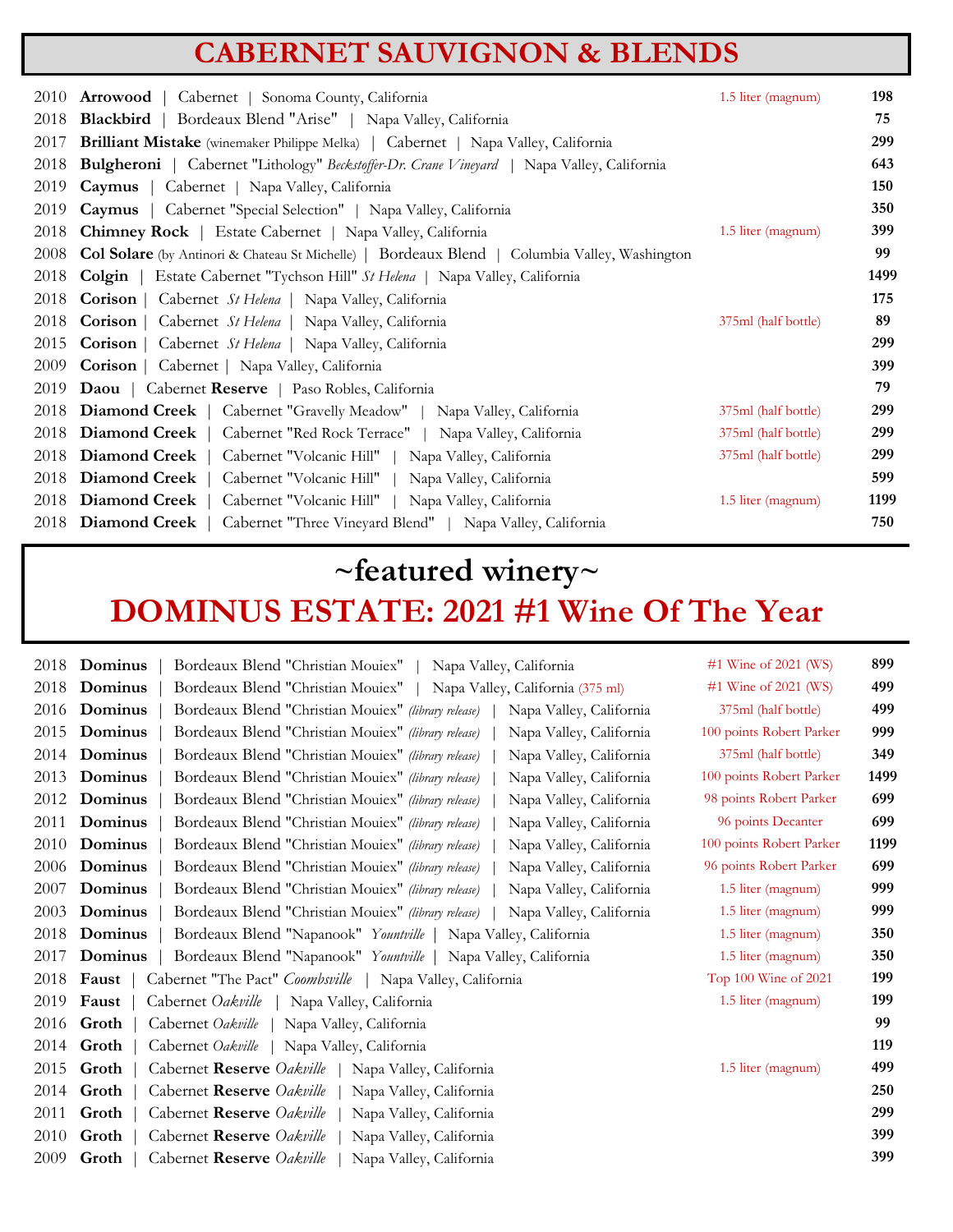## **CABERNET SAUVIGNON & BLENDS**

|      | 2016 Heitz<br>Cabernet "Lot C-91" St Helena   Napa Valley, California                        |                            | <b>150</b> |
|------|----------------------------------------------------------------------------------------------|----------------------------|------------|
| 2015 | Heitz<br>Cabernet "Martha's Vineyard" St. Helena<br>Napa Valley, California                  |                            | 499        |
| 2014 | Heitz<br>Cabernet "Martha's Vineyard" St. Helena<br>Napa Valley, California                  |                            | 599        |
| 2018 | Hundred Acre   Cabernet "Ark Vineyard" St. Helena   Napa Valley, California                  | 99 points Robert Parker    | 1599       |
| 2017 | <b>Hundred Acre</b><br>Cabernet "Ark Vineyard" St. Helena   Napa Valley, California          | 98 points Robert Parker    | 1499       |
| 2018 | Hundred Acre   Cabernet "Kayli Vineyard" St. Helena   Napa Valley, California                | 100 points Robert Parker   | 1799       |
| 2017 | Inglenook   Estate Bordeaux Blend "Rubicon" Rutherford   Napa Valley, California             | 98 points Robert Parker    | 399        |
| 2017 | Jordan<br>Cabernet Alexander Valley<br>Sonoma, California                                    |                            | 99         |
| 2016 | Jordan<br>Cabernet Alexander Valley   Sonoma, California                                     |                            | 99         |
| 2014 | Jordan<br>Cabernet Alexander Valley (library release)<br>Sonoma, California                  |                            | 138        |
| 2008 | Jordan<br>Cabernet Alexander Valley (library release)<br>Sonoma, California                  | 6.0 liter (Methuselah)     | 2500       |
| 2012 | Jordan<br>Cabernet Alexander Valley (library release)<br>Sonoma, California                  | 1.5 liter (magnum)         | 275        |
| 2011 | Jordan<br>Cabernet Alexander Valley (library release)<br>Sonoma, California                  | 1.5 liter (magnum)         | 275        |
| 2003 | Jordan<br>Cabernet Alexander Valley (library release)<br>Sonoma, California                  | 1.5 liter (magnum)         | 275        |
| 2018 | <b>Joseph Phelps</b><br>Bordeaux Blend "Insignia"   Napa Valley, California                  |                            | 599        |
| 2017 | <b>Joseph Phelps</b><br>Bordeaux Blend "Insignia"   Napa Valley, California                  |                            | 499        |
| 2019 | <b>Joseph Phelps</b><br>Cabernet   Napa Valley, California                                   |                            | 145        |
| 2016 | <b>Joseph Phelps</b><br>Cabernet   Napa Valley, California                                   |                            | 175        |
| 2014 | <b>Joseph Phelps</b><br>Cabernet   Napa Valley, California                                   |                            | 175        |
| 1999 | <b>Joseph Phelps</b><br>Cabernet   Napa Valley, California                                   |                            | 250        |
| 2018 | Bordeaux Blend "Isosceles"   Paso Robles, California<br>Justin                               |                            | 99         |
| 2013 | Justin<br>Bordeaux Blend Reserve "Isosceles"   Paso Robles, California                       |                            | 160        |
| 2012 | Bordeaux Blend Reserve "Isosceles"   Paso Robles, California<br>Justin                       |                            | 165        |
| 2013 | Cabernet Reserve Howell Mountain<br>Ladera<br>Napa Valley, California                        |                            | 150        |
| 2010 | Cabernet Reserve Howell Mountain   Napa Valley, California<br>Ladera                         | 1.5 liter (magnum)         | 299        |
| 2015 | Meerlust   Estate Bordeaux Blend "Rubicon"   Stellenbosch, South Africa                      |                            | 66         |
| 2017 | Mount Eden   Estate Cabernet   Santa Cruz Mountians, California                              |                            | 179        |
| 2012 | Mount Eden   Estate Cabernet   Santa Cruz Mountians, California                              |                            | 249        |
| 2019 | Murrieta's Well   Bordeaux Blend "The Spur"   Livermore, California                          |                            | 49         |
| 2015 | <b>Opus One</b>   Bordeaux Blend Oakville   Napa Valley, California                          |                            | 999        |
|      | 2018 Opus One   Bordeaux Blend Oakville   Napa Valley, California                            | 99 points (James Suckling) | 599        |
| 2009 | <b>Opus One</b><br>Bordeaux Blend Oakville<br>Napa Valley, California                        |                            | 1099       |
| 2008 | <b>Opus One</b><br>Bordeaux Blend Oakville<br>Napa Valley, California                        |                            | 1199       |
| 2005 | <b>Opus One</b>   Bordeaux Blend Oakville<br>Napa Valley, California                         |                            | 1299       |
| 2018 | Peter Michael   Bordeaux Blend "Au Paradis" Oakville   Napa Valley, California               |                            | 399        |
| 2019 | Peter Michael   Bordeaux Blend "Les Pavots" Knight's Valley   Sonoma, California             |                            | 399        |
| 2018 | Peter Michael   Bordeaux Blend "Les Pavots" Knight's Valley   Sonoma, California             |                            | 399        |
| 2018 | Peter Michael   Bordeaux Blend "L'Esprit des Pavots" Knight's Valley  <br>Sonoma, California |                            | 199        |
| 2015 | Pine Ridge   Cabernet   Napa Valley, California                                              |                            | 125        |
| 2017 | <b>Quilt</b>   Cabernet   Napa Valley, California                                            | 1.5 liter (magnum)         | 175        |
| 2018 | Bordeaux Blend Rutherford<br>Quintessa<br>Napa Valley, California                            | 99 points (James Suckling) | 299        |
| 2018 | Bordeaux Blend Rutherford<br>Quintessa<br>Napa Valley, California                            | 1.5L (magnum)              | 1099       |
| 2018 | Bordeaux Blend Rutherford<br>Quintessa<br>Napa Valley, California                            | 3.0L (Jeroboam)            | 2199       |
| 2017 | Bordeaux Blend Rutherford<br>Napa Valley, California<br>Quintessa                            |                            | 299        |
| 2016 | Bordeaux Blend Rutherford<br>Quintessa<br>Napa Valley, California                            | 98 points (James Suckling) | 399        |
| 2015 | Bordeaux Blend Rutherford<br>Quintessa<br>Napa Valley, California                            |                            | 499        |
| 2014 | Bordeaux Blend Rutherford<br>Napa Valley, California<br>Quintessa                            |                            | 599        |
| 2013 | Bordeaux Blend Rutherford<br>Quintessa<br>Napa Valley, California                            | 98 points (James Suckling) | 699        |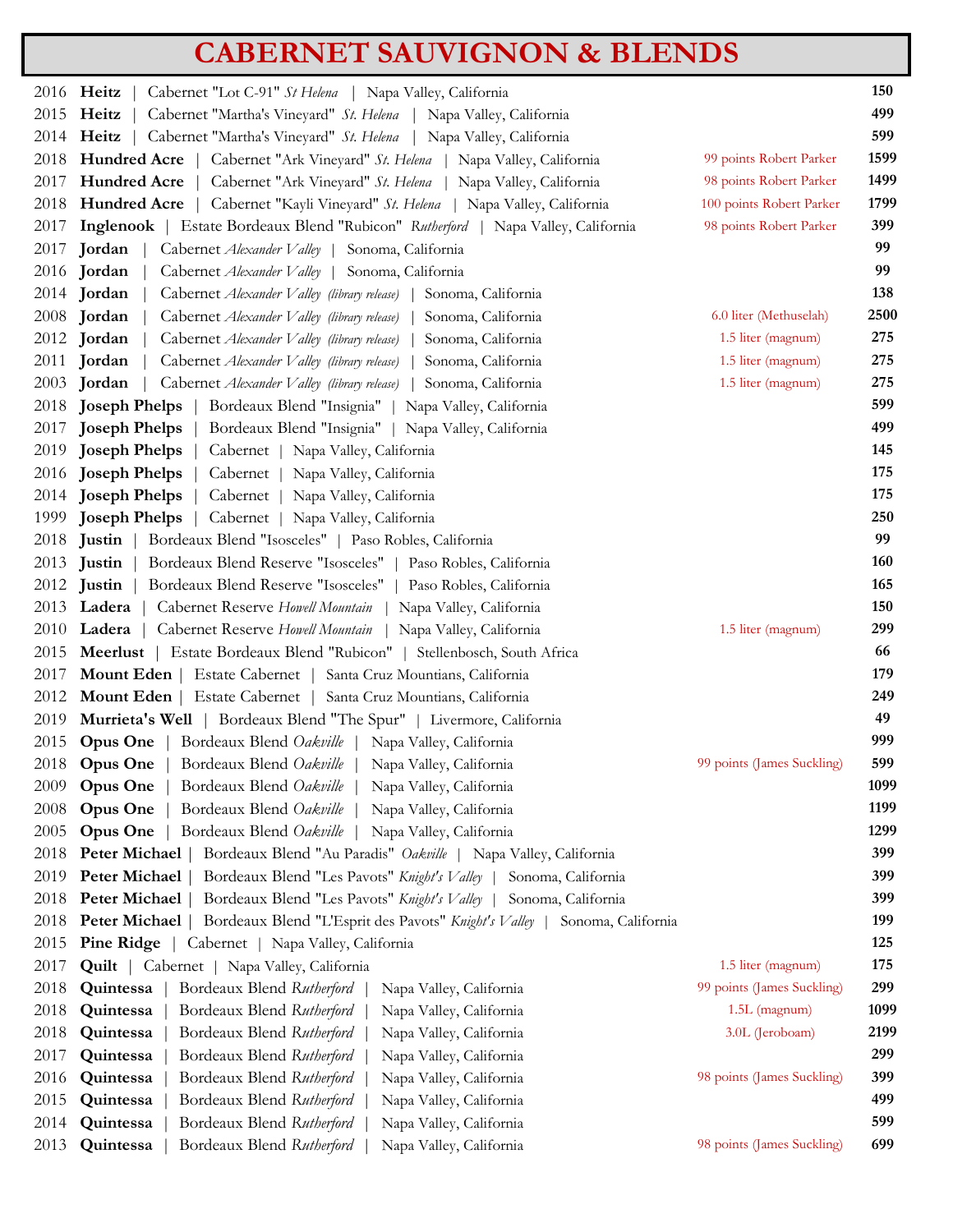## **CABERNET SAUVIGNON & BLENDS**

| 2019 | Estate Cabernet   Santa Cruz Mountains, California<br>Ridge                                |                         | 89  |
|------|--------------------------------------------------------------------------------------------|-------------------------|-----|
| 2008 | <b>Rubicon Estate</b>   Cabernet   Napa Valley, California                                 | 1.5 liter (magnum)      | 335 |
| 2019 | Schrader   Cabernet "CCS Beckstoffer To Kalon" Oakville   Napa Valley, California          | 98 points Robert Parker | 899 |
| 2018 | Schrader<br>Cabernet "CCS Beckstoffer To Kalon" Oakville   Napa Valley, California         | 100 points Jeb Dunnuck  | 999 |
| 2017 | <b>Shafer</b>   Cabernet "Hillside Select" Stag's Leap District   Napa Valley, California  |                         | 599 |
| 2011 | Signorello   Napa Valley, California                                                       |                         | 140 |
| 2012 | Silverado  <br>Cabernet "Solo" Stag's Leap District   Napa Valley, California              |                         | 250 |
| 2011 | Silverado<br>Cabernet "Solo" Stag's Leap District   Napa Valley, California                |                         | 250 |
| 2010 | Silverado  <br>Cabernet "Solo" Stag's Leap District   Napa Valley, California              |                         | 250 |
| 2017 | Silver Oak<br>Cabernet Alexander Valley   Sonoma, California                               |                         | 149 |
| 2012 | Silver Oak<br>Cabernet Alexander Valley   Sonoma, California                               |                         | 249 |
| 2017 | Silver Oak<br>  Cabernet   Napa Valley, California                                         |                         | 249 |
| 2018 | <b>Snowden</b>   Cabernet "The Ranch"   Napa Valley, California                            |                         | 79  |
| 2013 | Stardust   Cabernet "Dellar & Friedkin Vineyard"   Napa Valley, California                 |                         | 149 |
| 2014 | <b>Stardust</b>   Cabernet "Dellar & Friedkin Vineyard"   Napa Valley, California          |                         | 149 |
| 2015 | Stardust   Cabernet "Dellar & Friedkin Vineyard"   Napa Valley, California                 |                         | 149 |
| 2015 | The Prisoner   Red Blend "Derange"   Napa Valley, California                               |                         | 150 |
| 2017 | To Kalon (by Andy Erickson)   Cabernet "Highest Beauty" Oakville   Napa Valley, California |                         | 350 |
| 2018 | Vineyard 29   Cabernet "Ceanda" St. Helena   Napa Valley, California                       |                         | 199 |
| 2018 | Vineyard 29   Cabernet "Cru"   Napa Valley, California                                     |                         | 99  |
| 2018 | Wente   Cabernet "Wetmore Vineyard"   Livermore, California                                |                         | 42  |
|      | 2008 White Oak   Cabernet   Napa Valley, California                                        | 1.5 liter (magnum)      | 299 |

# **MERLOT**

| 2017 Pedestal (by Michel Rolland)   Merlot "Long Shadows"   Columbia Valley, Washington | 99 |
|-----------------------------------------------------------------------------------------|----|
| 2016 <b>Rombauer</b>   Merlot   Napa Valley, California                                 | 85 |
| 2019 Rutherford Hill   Merlot   Napa Valley, California                                 | 55 |

## **ZINFANDEL**

| 2018 Et Cetera   Zinfandel   California                                   | 38  |
|---------------------------------------------------------------------------|-----|
| 2018 Mettler   Zinfandel "Epicenter"   Lodi, California                   | 47  |
| 2019 Ridge   Zinfandel   Paso Robles, California                          | 75  |
| 2019 Ridge   Zinfandel Blend "Three Valleys"   Sonoma County, California  | 59  |
| 2017 Rubus   Zinfandel "Old Vine"   Lodi, California                      | 42  |
| 2019 Turley   Zinfandel "Old Vines"   Lodi, California                    | 57  |
| 2020 Turley   Zinfandel "Steacy Ranch Vineyard"   Lodi, California        | 60  |
| 2019 Turley   Zinfandel "Steacy Ranch Vineyard"   Lodi, California        | 62  |
| 2020 Turley   Zinfandel "Cobb Vineyard"   Amador County, California       | 69  |
| Zinfandel "Frederick's Vineyard"   Sonoma, California<br>$2019$ Turley    | 78  |
| Zinfandel "Psenti Vineyard"   Paso Robles, California<br>$2018$ Turley    | 99  |
| Zinfandel "Ueberroth Vineyard"   Paso Robles, California<br>$2019$ Turley | 120 |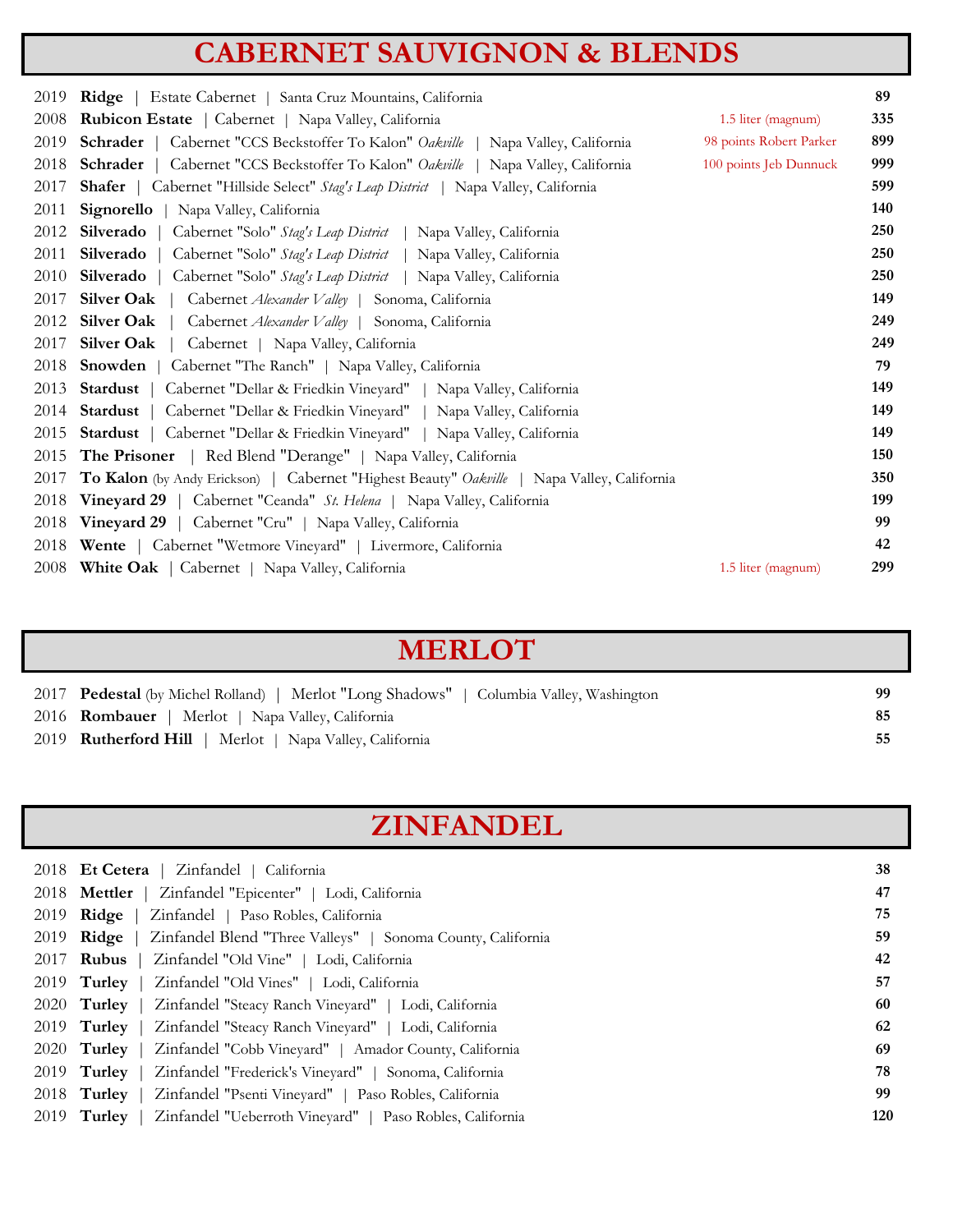#### **BORDEAUX**

| 2015 Château de Pez   Saint-Estèphe   Bordeaux, France                                    |                            | 99   |
|-------------------------------------------------------------------------------------------|----------------------------|------|
| 2018 Château Pichon Longueville   Pauillac "Reserve de la Comtesse"  <br>Bordeaux, France |                            | 140  |
| 2018 Château Pichon Longueville   Pauillac   Bordeaux, France                             | #2 Top 100 of 2021         | 599  |
| 2015 Château Angelus   Saint-Emilion   Bordeaux, France                                   | 99 points (Wine Spectator) | 1199 |
| 2016 Château Giscours   Margaux   Bordeaux, France                                        |                            | 175  |
| 2015 Château Larivet Haut Brion   Pessac-Leognan   Bordeaux, France                       |                            | 99   |
|                                                                                           |                            |      |

#### **~featured winery~**

## **LEOVILLE-LAS CASES: Perfect 100 Point Bordeaux**

| 599  |
|------|
| 299  |
| 1299 |
| 1299 |
| 599  |
| 125  |
| 275  |
|      |
|      |

#### **RHONE VALLEY**

| 2018 Vieux Telegraphe   Chateauneuf-du-Pape "La Crau"   Rhone Valley, France | 175 |
|------------------------------------------------------------------------------|-----|
| 2013 Voge   Cornas "Les Chailles"   Northern Rhone, France                   | 120 |
| 2013 Voge   Cornas "Les Vieilles Vignes"   Northern Rhone, France            | 108 |

## **TUSCANY - BRUNELLO**

## **~featured winery~**

#### **CASTIGLIONE DEL BOSCO: #2 Italian Red of 2020**

|      | 2016 <b>Capanna</b>   Brunello di Montalcino   Tuscany, Italy                                              | 99  |
|------|------------------------------------------------------------------------------------------------------------|-----|
|      | 2015 Capanna   Brunello di Montalcino   Tuscany, Italy                                                     | 99  |
|      | 2013 Castiglion del Bosco   Brunello di Montalcino   Tuscany, Italy                                        | 125 |
|      | #2 Italian Red of 2020<br>2016 Castiglion del Bosco   Brunello di Montalcino   Tuscany, Italy              | 150 |
| 2009 | <b>Fuligni</b>   Brunello di Montalcino   Tuscany, Italy                                                   | 115 |
|      | 2013 Gaja   Brunello Di Montalcino "Restituta"   Tuscany, Italy                                            | 150 |
|      | Brunello Di Montalcino "Restituta"   Tuscany, Italy<br>2016 <b>Gaja</b> $\parallel$<br>375ml (half bottle) | 70  |
|      | 2016 Gaja   Brunello Di Montalcino "Restituta"   Tuscany, Italy                                            | 140 |
|      | 2016 Gaja   Brunello Di Montalcino Riserva "Rennina"   Tuscany, Italy                                      | 299 |
|      | 2018 Il Poggione   Rosso di Montalcino   Tuscany, Italy                                                    | 56  |
|      | 2012 Il Poggione   Riserva Brunello di Montalcino   Tuscany, Italy                                         | 199 |
|      | 2016 La Fiorita   Brunello di Montalcino   Tuscany, Italy                                                  | 129 |
|      | 2016 Landi   Brunello di Montalcino   Tuscany, Italy                                                       | 135 |
|      | 2014 Prata   Brunello di Montalcino  <br>Tuscany, Italy                                                    | 89  |
|      |                                                                                                            |     |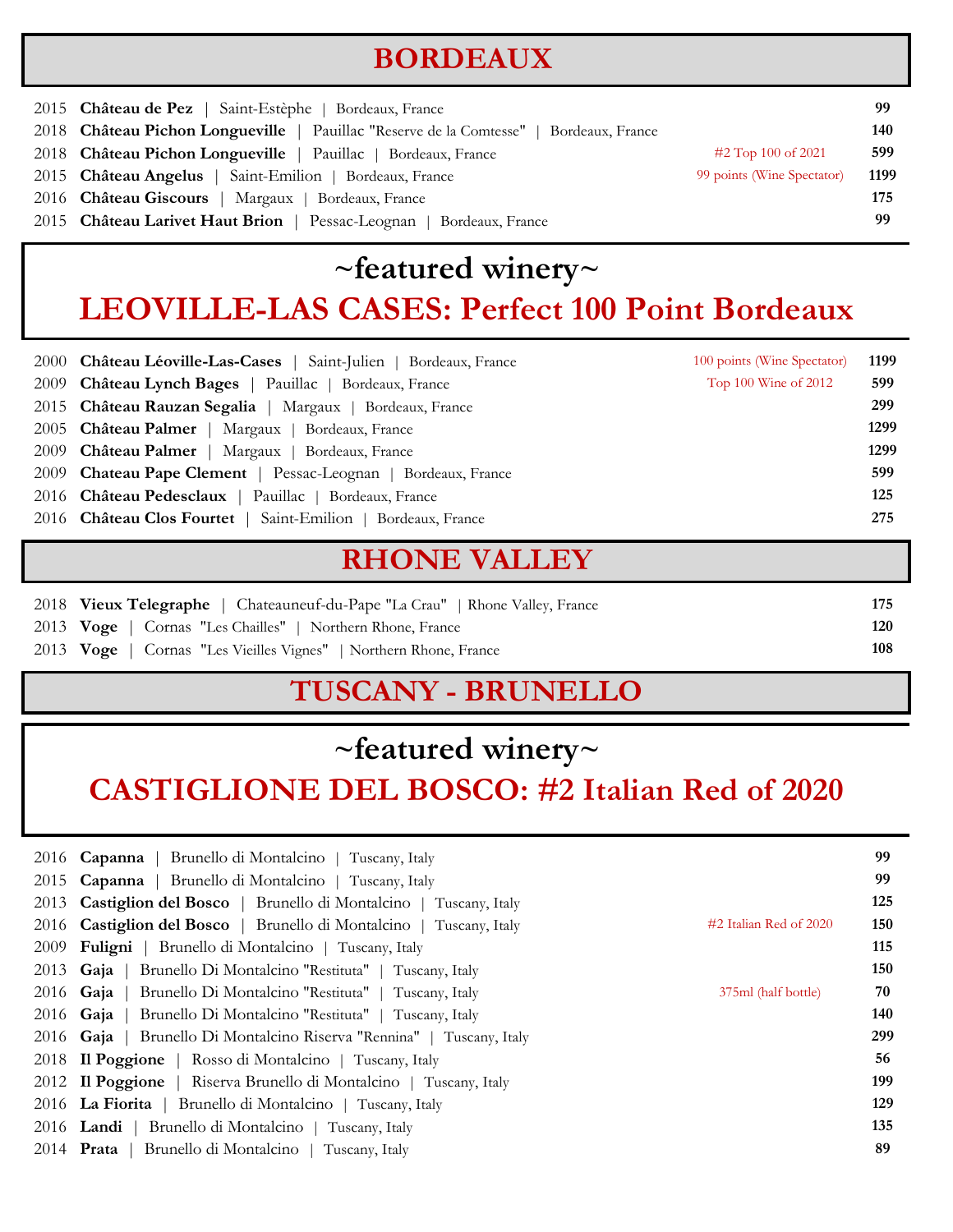## **TUSCANY - CHIANTI**

## **~featured winery~ CASTELLO MONSANTO: First Cru of Chianti**

| 2017 Monsanto   Riserva Chianti Classico   Tuscany, Italy                           | 60. |
|-------------------------------------------------------------------------------------|-----|
| 2009 <b>Monsanto</b>   <b>Riserva</b> Chianti Classico "Il Poggio"   Tuscany, Italy | 140 |
| 2016 Monsanto   Riserva Chianti Classico "Il Poggio"   Tuscany, Italy               | 135 |
| 2018 <b>Panaretta</b>   Chianti Classico   Tuscany, Italy                           | 49. |

**SUPERTUSCAN**

| 2017 Colonne   Bolgheri Rosso   Tuscany, Italy             |            |
|------------------------------------------------------------|------------|
| 2014 Gaja   Bolgheri "Ca'Marcanda Magari"   Tuscany, Italy | 110        |
| 2009 <b>Querceto</b>   Cabernet "Cignale"   Tuscany, Italy | <b>120</b> |

#### **CAMPANIA/UMBRIA**

| 2015 Benedetti   Montefalco Sagrantino "Miracolo Rosso"   Umbria, Italy |    |
|-------------------------------------------------------------------------|----|
| 2014 Broccatelli   Montefalco Sagrantino "Antigniano"   Umbria, Italy   | 57 |
| 2015 Meriggio   Aglianico Irpinia   Campania, Italy                     | 39 |
| 2019 <b>I Lauri</b>   Montepulciano d'Abruzzo "Bajo"   Campania, Italy  |    |

#### **PIEDMONT**

| 2019 Scavino   Dolcetto d'Alba   Piedmont, Italy          | 40 |
|-----------------------------------------------------------|----|
| 2019 <b>Conterno</b> (Daniele)   Langhe   Piedmont, Italy | 56 |
| 2015 <b>Arnulfo</b>   Barolo "Bussia"   Piedmont, Italy   | 99 |
| 2016 <b>Fenocchio</b>   Barolo   Piedmont, Italy          | 79 |

## **~featured winery~ GAJA: Italy's Most Famous Winery**

| 2015 Gaja   Barbaresco   Piedmont, Italy                                                            | 359  |
|-----------------------------------------------------------------------------------------------------|------|
| 2012 <b>Gaja</b>   Barbaresco   Piedmont, Italy                                                     | 399  |
| 2015 Gaja   Barbaresco "Sori Tilden"   Piedmont, Italy                                              | 1199 |
| Barbaresco "Sori Tilden"   Piedmont, Italy<br>$2003$ Gaja                                           | 1199 |
| 2014 Gaja   Barolo "Conteisa"   Piedmont, Italy                                                     | 499  |
| 2014 Gaja   Barolo "Sperss"   Piedmont, Italy                                                       | 599  |
| 2016 Pertinace   Barbaresco "Marcarini"   Piedmont, Italy                                           | 99   |
| 2016 <b>Pio Cesare</b>   Barolo   Piedmont, Italy                                                   | 145  |
| 99 points (Wine Enthusiast)<br>2015 <b>Roagna</b>   Barolo "La Pira Vecchie Viti"   Piedmont, Italy | 375  |
| Barolo   Piedmont, Italy<br>$2017$ Terzeto                                                          | 69   |
| Barbaresco  <br>Piedmont, Italy<br>2013 Terzeto                                                     | 49   |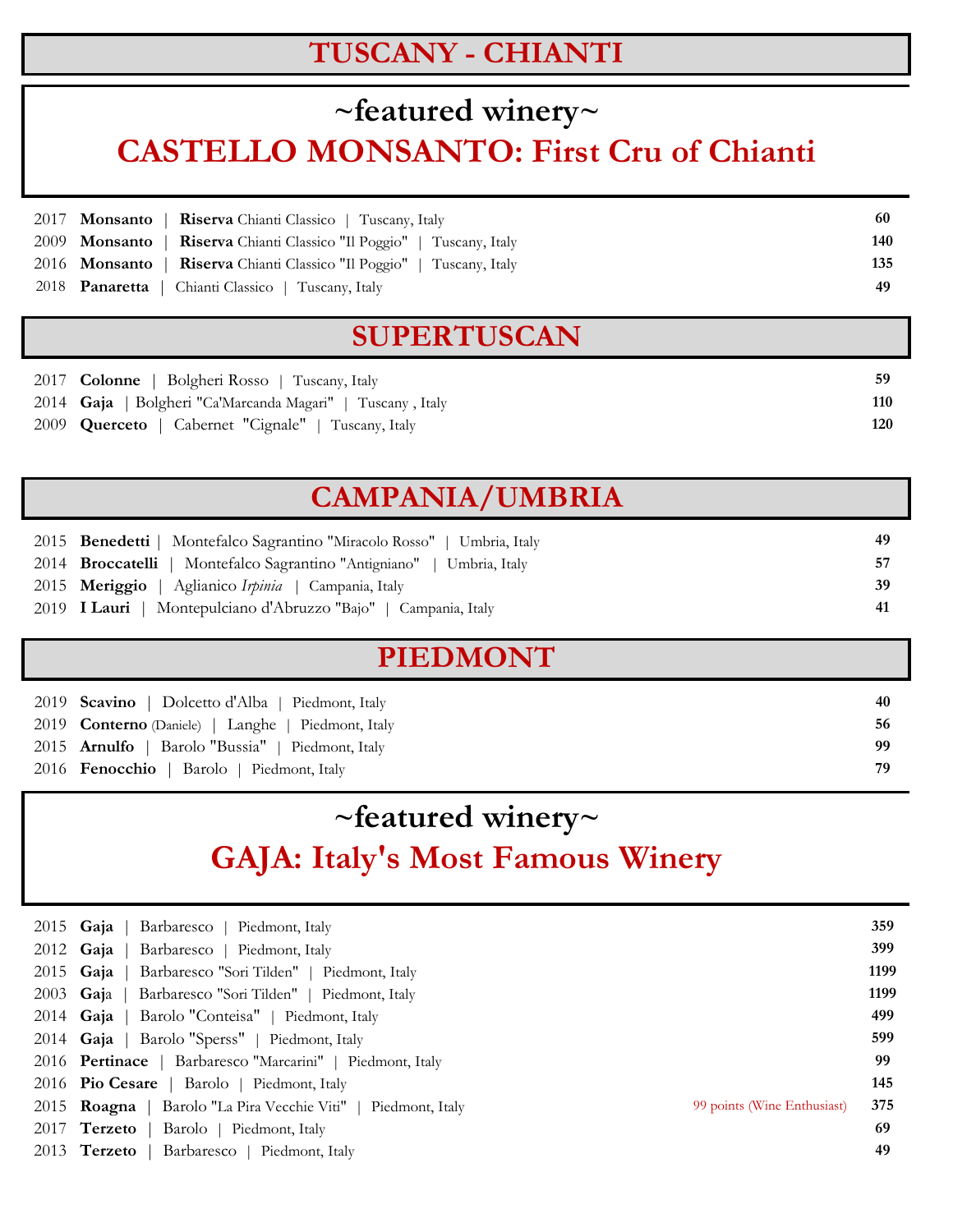#### **SICILY & SARDINIA**

## **~featured winery~ COS: Sicily's Undergound Winery (no oak barrels)**

| 2019 <b>COS</b>   Nero d'Avola "Nero di Lupo"   Sicily, Italy                   | 52 |
|---------------------------------------------------------------------------------|----|
| 2017 COS   Frappato/Nero d'Avola Cerasuolo di Vittoria Classico   Sicily, Italy | 64 |
| 2018 <b>IDDA (by Gaja)</b>   Nerello Mascalese "Etna Rosso"   Mount Etna, Italy |    |

#### **VENETO**

| 2017 Veneti   Valpolicella Ripasso "La Casetta" Classico Superiore   Veneto, Italy |  |
|------------------------------------------------------------------------------------|--|
| 2013 Venturini   Amarone Della Valpolicella Classico   Veneto, Italy               |  |

| <b>RIOJA &amp; PRIORAT</b>                                              |     |
|-------------------------------------------------------------------------|-----|
| 2014 <b>Abella</b>   Priorat "Loidana"   Catalonia, Spain               | 49  |
| 2019 Clos Erasmus   Priorat "Laurel"   Catalonia, Spain                 | 99  |
| 2019 Clos Erasmus   Priorat   Catalonia, Spain                          | 499 |
| 2010 Marques de Riscal   Rioja "Baron de Chirel" Reserva   Rioja, Spain | 150 |

#### **~featured winery~**

#### **MURRIETA CASTILLO YGAY: #1 Wine of The Year**

**(Wine Spectator's Top 100 Wines Of 2021)**

|                             | 2016 Murrieta Castillo Ygay   Rioja Reserva   Rioja, Spain                                  |              |                         | 62   |
|-----------------------------|---------------------------------------------------------------------------------------------|--------------|-------------------------|------|
|                             | 2010 Murrieta Castillo Ygay   Rioja Gran Reserva Especial   Rioja, Spain                    |              | $\#1$ Wine of 2020 (WS) | 695  |
|                             | 2010 Murrieta Castillo Ygay   Rioja Gran Reserva Especial   Rioja, Spain (1.5 liter magnum) |              | $\#1$ Wine of 2020 (WS) | 1295 |
|                             | 2009 Murrieta Castillo Ygay   Rioja Gran Reserva Especial   Rioja, Spain                    |              |                         | 495  |
| 2007 Murrieta Castillo Ygay | Rioja Gran Reserva Especial                                                                 | Rioja, Spain |                         | 495  |
|                             |                                                                                             |              |                         |      |

#### **ARGENTINA/CHILE**

| 2018 Clos de la Siete   Malbec Blend Uco Valley   Mendoza, Argentina                                                       | Top $100$ Wine of $2021$ | 48  |
|----------------------------------------------------------------------------------------------------------------------------|--------------------------|-----|
| 2005 Rothschild & Concha y Toro   Bordeaux Blend "Almaviva"   Maipo Valley, Chile                                          |                          | 299 |
| 2015 Rothschild & Concha y Toro   Bordeaux Blend "Almaviva" 20th Anniversary   Maipo Valle 100 Points (James Suckling) 299 |                          |     |

#### **DESSERT**

 **Bouchaine** | Late Harvest Chardonnay "Bouche d'Or" *Carneros* | Napa Valley, California 500ml (2/3 bottle) **66 Inniskillin** | Ice Wine "Vidal Pearl" *Niagara Peninsula* | Ontario, California 375ml (1/2 bottle) **128 Navarro** | Muscat Blanc "Late Harvest" *Anderson Valley* | Mendocino, California **75**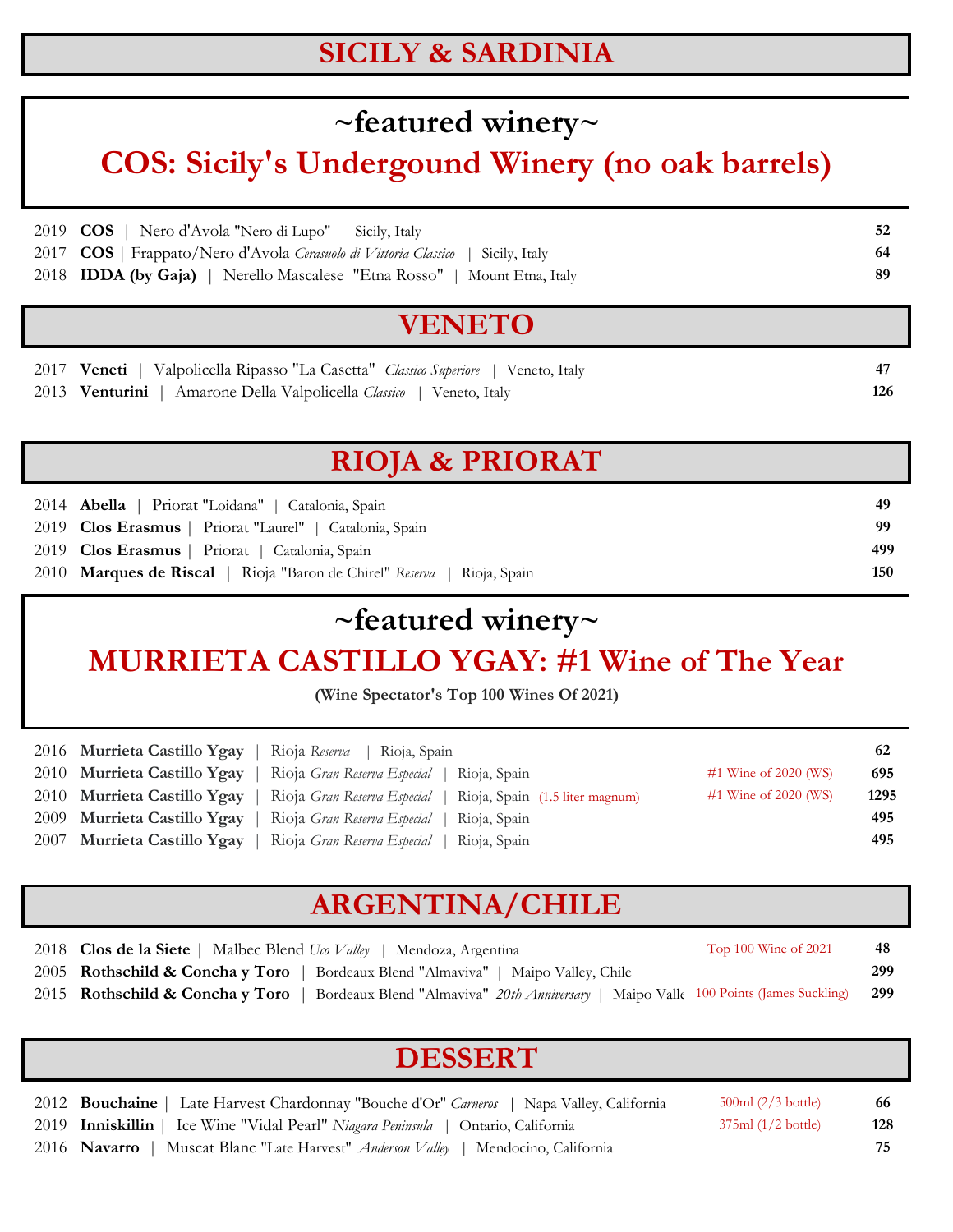#### **PORT**

| NV Don Antonia   10 Year Tawny   Porto, Portugal  | 62  |
|---------------------------------------------------|-----|
| NV Don Antonia   20 Year Tawny   Porto, Portugal  | 99  |
| NV Dow's   20 Year Tawny   Porto, Portugal        | 125 |
| NV Dow's   30 Year Tawny   Porto, Portugal        | 250 |
| NV Graham's   Ruby Port Reserve   Porto, Portugal | 32  |
| NV Graham's   10 Year Tawny   Porto, Portugal     | 55  |
| NV Ramos Pinto   Ruby   Porto, Portugal           | 38  |
| NV Ramos Pinto   10 Year Tawny   Porto, Portugal  | 75  |
| NV Ramos Pinto   20 Year Tawny   Porto, Portugal  | 150 |
| NV Sandeman   10 Year Tawny   Porto, Portugal     | 59  |
| NV Sandeman   30 Year Tawny   Porto, Portugal     | 175 |
|                                                   |     |